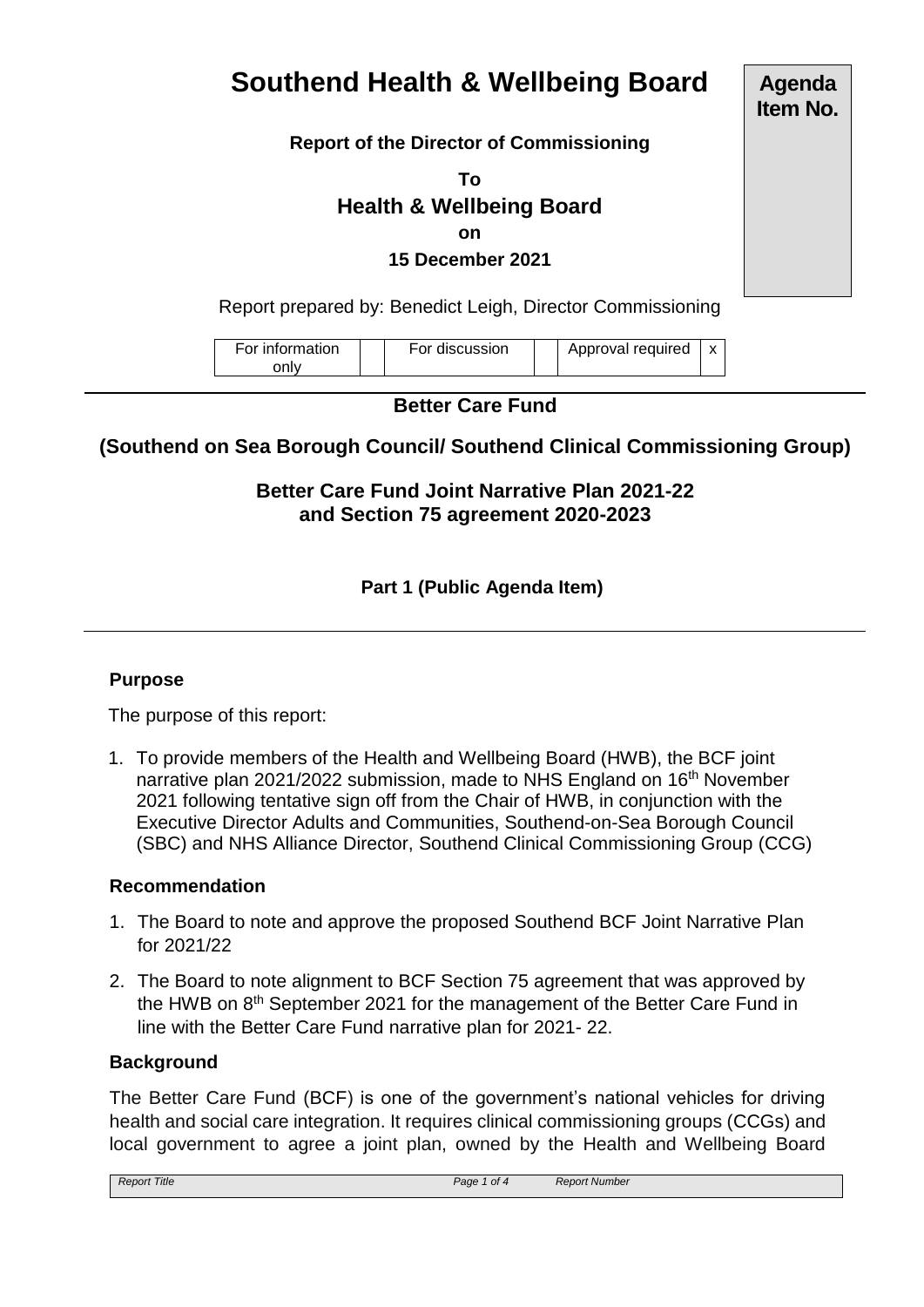(HWB). These are joint plans for using pooled or non-pooled budgets to support integration, governed by an agreement under Section 75 of the NHS Act (2006).

NHS England (NHSE) and Department of Health and Social Care (DHSC) national team published the BCF policy framework with national conditions and priorities for funding and guidance on the metrics to be used to measure outcomes of the BCF. The policy framework for 2021-22 was published in August 2021. However, the guidance and templates to submit BCF Plans were published 30<sup>th</sup> September 2021 with short turnaround deadlines, following several delays from government on releasing the guidance following a turbulent year of Covid 19 whereby reporting on delayed transfer of care (DTOC) was suspended.

# **BCF national policy framework 2021-22**

The BCF funds are managed locally, and in each Local Authority area the Council is legally obliged to submit an agreed BCF plan jointly with their local Clinical Commissioning Group (CCG) which adheres to the national guidance.

There is an annually agreed CCG minimum contribution for each area to the BCF. For the current (2021/22) financial year this contribution for Southend CCG is £14.3 Million. The intention is to shift resources into social care and community services from the NHS budget in England and save resources by keeping patients out of hospital.

The national policy framework for 2021-22 sets out four national conditions:

## **1. A jointly agreed plan between local health and social care commissioners, signed off by the Health and Well Being Board (HWBB)**

The local authority and CCG must agree a plan for their local authority area that includes agreement on use of mandatory BCF funding streams. The plan must be signed off by the HWBB.

BCF plans should set out a joined-up approach to integrated, person-centred services across local health, care, housing, and wider public services. They should include arrangements for joint commissioning, and an agreed approach for embedding the current hospital discharge policy in relation to how BCF funding will support this.

## **2. NHS contribution to adult social care to be maintained in line with the uplift to the CCG minimum contribution**

The 2020 spending round confirmed the CCG contribution to the BCF will rise in actual terms by 5.3% to £4,263 billion. Minimum contributions to social care will also increase by 5.3%. The minimum expectation of spending for each HWB area is derived by applying the percentage increase in the CCG contribution to the BCF for the area to the 2020 to 2021 minimum social care maintenance figure for the HWBB.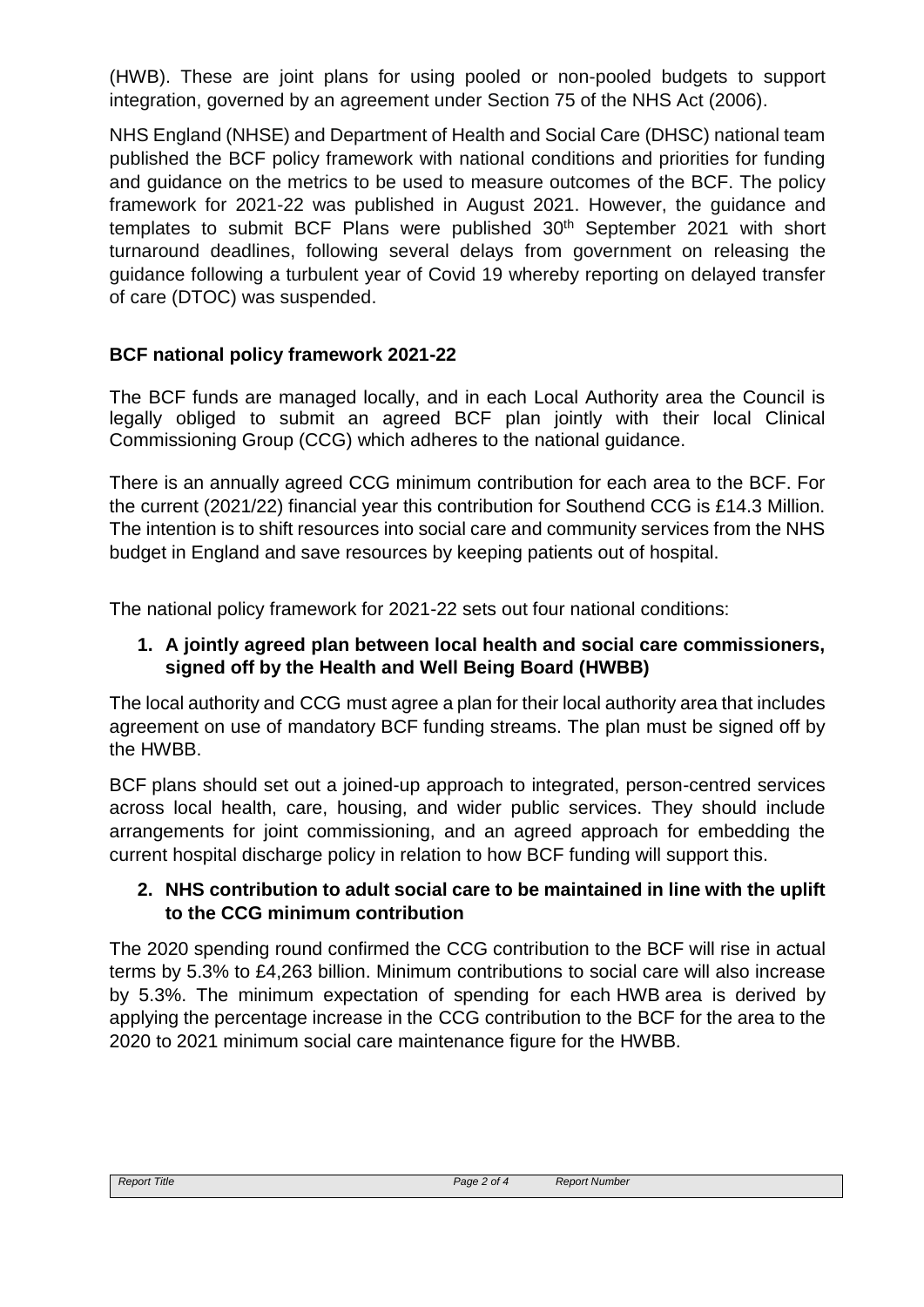# **3. Invest in NHS-commissioned out-of-hospital services**

BCF narrative plans should set out the approach to delivering this aim locally, and how health and local authority partners will work together to deliver it. Expenditure plans should show the schemes that are being commissioned from BCF funding sources to support this objective.

## **4. A plan for improving outcomes for people being discharged from hospital**

This national condition requires areas to agree a joint plan to deliver health and social care services that support improvement in outcomes for people being discharged from hospital, including the implementation of the hospital discharge policy, and continued implementation of the High Impact Change Model for Managing Transfers of Care.

The High Impact Change Model for Managing Transfers of Care aims to focus support on helping local system partners minimise unnecessary hospital stays and to encourage them to consider new interventions. It offers a practical approach to supporting local health and care systems to manage patient flow and discharge and can be used to selfassess how local care and health systems are working now, and to reflect on, and plan for, action they can take to reduce delays throughout the year.

- **5. The local BCF plan should focus on improvements in the key metrics below:**
- Reducing length of stay in hospital, measured through the percentage of hospital inpatients who have been in hospital for longer than 14 and 21 days
- Avoidable admissions unplanned hospitalisation for chronic ambulatory care sensitive conditions
- improving the proportion of people discharged home using data on discharge to their usual place of residence
- long term admission to residential and nursing care per 100,000 population
- Reablement proportion of older people still at home 91 days after discharge from hospital into a reablement service

## **BCF Section 75 agreement Southend on Sea Borough Council and Southend Clinical Commissioning Group 2020-2023**

A draft Section 75 framework agreement setting out how the BCF funds will be managed by Southend on Sea Borough Council and Southend Clinical Commissioning Group (CCG) was approved by the HWB on the 8th of September 2021

The revised proposed agreement covered the period 1 April 2020 to 31 March 2023 and finances will be aligned to the BCF joint narrative submission 2021-22.

The BCF arrangements allow for the operation of pooled budgets where funds are jointly managed and controlled by both parties. For the current period, both the Council and the CCG have agreed not to operate using this method but to keep the funds as nonpooled budgets.

| <b>Report Title</b> | Page 3 of 4 | <b>Report Number</b> |
|---------------------|-------------|----------------------|